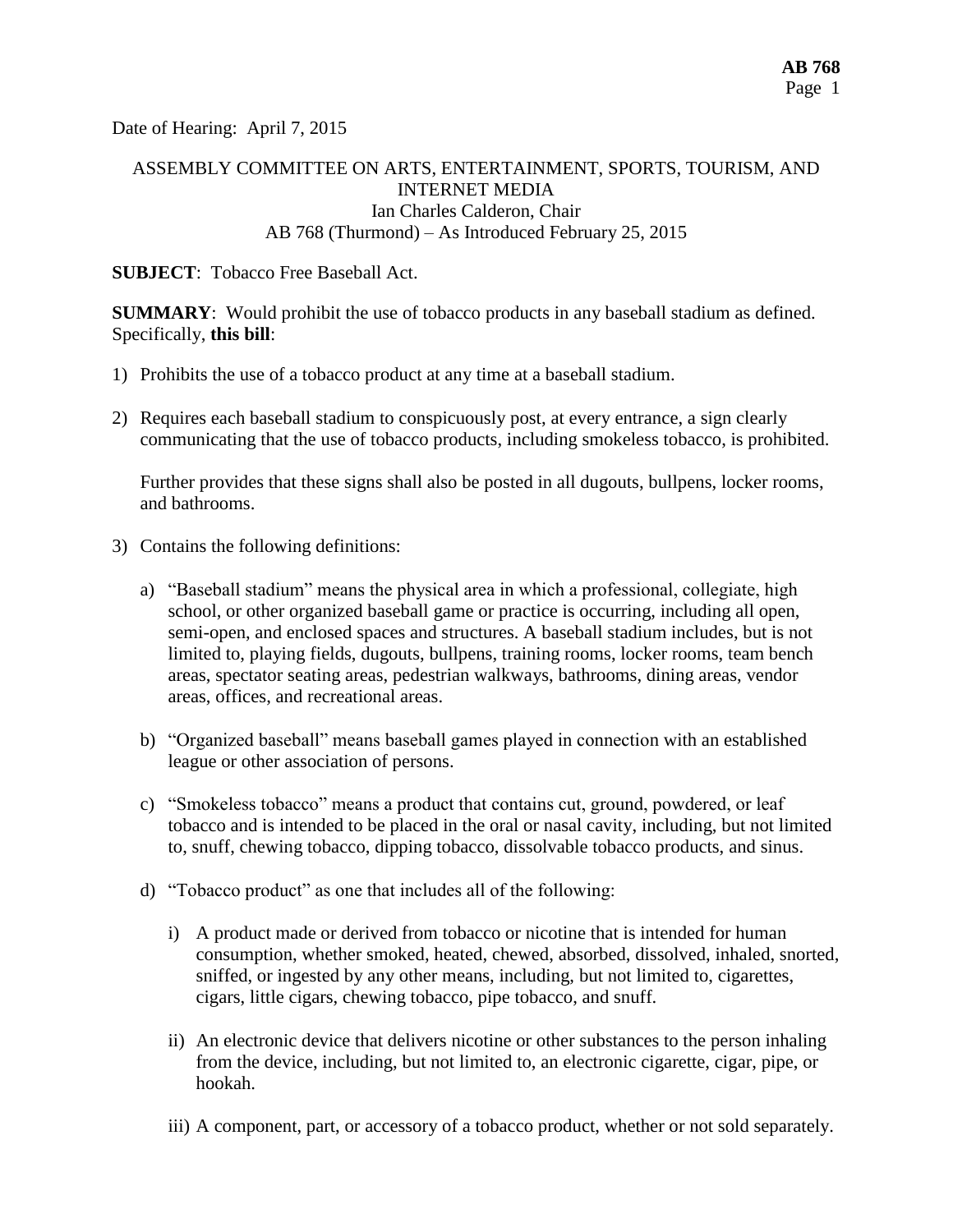- e) Excludes from the definition of "Tobacco product" any product that has been approved by the United States Food and Drug Administration for sale as a tobacco cessation product or for other therapeutic purposes where the product is marketed and sold solely for that approved purpose.
- 4) Makes various legislative findings and declarations.

## **EXISTING LAW**:

- 1) Prohibits the smoking or use of cigarettes or other tobacco products in or nearby various places, as specified, including among other places: schools, public buildings, workplaces and playgrounds.
- 2) Provides for various definitions relating to smoke, smoking, cigarettes or tobacco products, among other things in relation to the aforementioned prohibitions.

#### **FISCAL EFFECT**: Unknown

#### **COMMENTS**:

1) *Author and supporter's statements of need for legislation*.

The author points to recent events as reason for introducing AB 768, saying, "Last year Hall of Fame batting champion, Tony Gwynn, died of cancer. He was 54 and succumbed to cancer of the mouth and salivary glands. In the same year, Curt Schilling, a three-time World Series champion, was also diagnosed with cancer of the mouth. More specifically, both men were diagnosed with cancer of the lining of the mouth, and both men attributed their diagnoses to a single habit – chewing tobacco. And, according to the National Cancer Institute at the National Institutes of Health, smokeless tobacco does, in fact, cause oral cancer, esophageal cancer, and pancreatic cancer. AB 768 is an attempt, primarily, to reduce the use of smokeless tobacco (e.g. chewing and dipping) among youth. Because there exists a disproportionately high level of smokeless tobacco use in baseball, as well as a wellestablished 'role model effect' between professional players and baseball youth, this bill takes aim at the use of smokeless tobacco only at a baseball stadium in the hopes that impressionable youth never begin to use smokeless tobacco products or associate smokeless tobacco with the sport of baseball."

According to the bill's sponsor, The Campaign for Tobacco-Free Kids, "By eliminating the use of all tobacco products – including smokeless tobacco – at all baseball venues in California, (AB 768) sends a simple and powerful message to children: baseball and tobacco don't mix. Sports should be about promoting a healthy and active lifestyle, not a product that addicts, sickens and kills…Each year, more than half a million kids age 12-17 use smokeless tobacco for the first time. Even as cigarette use continues to decline among youth, smokeless tobacco use has remained troublingly steady. Sadly, baseball is one reason. The Tobacco Free Baseball Act is about the health and future of our children. Because young fans idolize and imitate them, baseball players are powerful role models for our kids. Using smokeless tobacco is one thing we don't want kids imitating."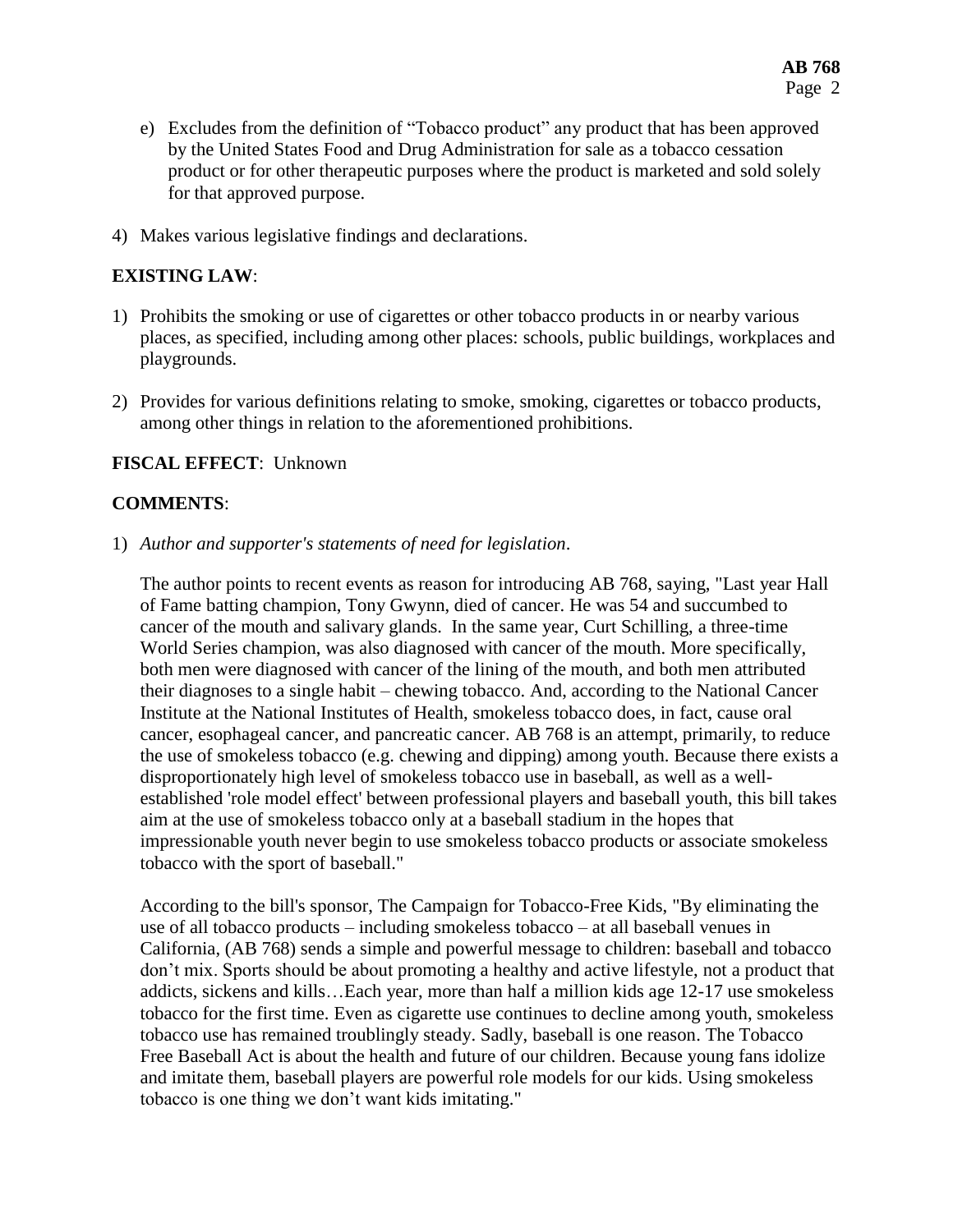American Lung Association of California points to statements from an expert from the Centers for Disease Control and Prevention (CDC), who opines that: "Professional athletes in certain sports, including baseball…have traditionally had high levels of smokeless tobacco use. Athletes serve as role models for youth, and smokeless tobacco manufacturers have used advertising, images, and testimonials featuring athletes and sports to make smokeless tobacco products appear attractive to youth. Children and teens closely observe athletes' actions, including their use of tobacco products, and are influenced by what they see. Adolescents tend to mimic the behaviors of those they look up to and identify with, including baseball players and other athletes."

The American Heart Association shared the following in support, "Smokeless tobacco use is on the rise, and is highest in young men between the ages of 18 and 24. Smokeless tobacco contains at least 28 known carcinogens and causes oral, pancreatic and esophageal cancer – as well as other serious health problems such as cardiovascular disease, gum disease, tooth decay and mouth lesions." The California American College of Emergency Physicians adds, "In 2012, approximately 1 in 15 middle school students and 1 in 4 high school students, nationally, were current tobacco users. Children are easily influenced and become lifelong tobacco users, whether it be by the tobacco industry or by a baseball player they view as a role model. AB 768 is an important step toward reducing tobacco use by banning tobacco products, including smokeless tobacco, from baseball stadiums across California. Eliminating tobacco products at baseball stadiums will help change the culture of smokeless tobacco use by baseball players and set an example to children that no form of tobacco is safe."

## 2) *Current tobacco policies in baseball for players, teams and fans*.

## a) *Major League Baseball*.

According to information supplied by the author, Major League Baseball (MLB) is supportive of the concept put forth in AB 768. In a press release shared with the Committee, "Major League Baseball issued the following statement today on the announcement from California lawmakers and the Campaign for Tobacco-Free Kids on its "Knock Tobacco Out of the Park" program:

Major League Baseball has long supported a ban of smokeless tobacco at the Major League level. We have sought a ban of its use on-field in discussions with the Major League Baseball Players Association. Currently, players, managers and coaches cannot use smokeless tobacco during interviews or Club appearances. Personnel may not carry tobacco products in uniform when fans are in the ballpark. The use of smokeless tobacco has long been banned in the Minor Leagues, where the matter is not subject to collective bargaining.

Currently all baseball stadiums have restrictions on smoking, which vary from designated smoking areas within the ballpark to total bans on any form of smoking. In addition, according to the sponsors, five stadiums have also prohibited the use of smokeless tobacco in the ballpark; Cleveland, Milwaukee, Saint Louis, San Diego and Seattle.

## b) *Minor League Baseball*.

As of 1993, all minor league players, coaches and umpires are forbidden to smoke or chew tobacco anywhere in their ball parks or on team buses. The ban applies to more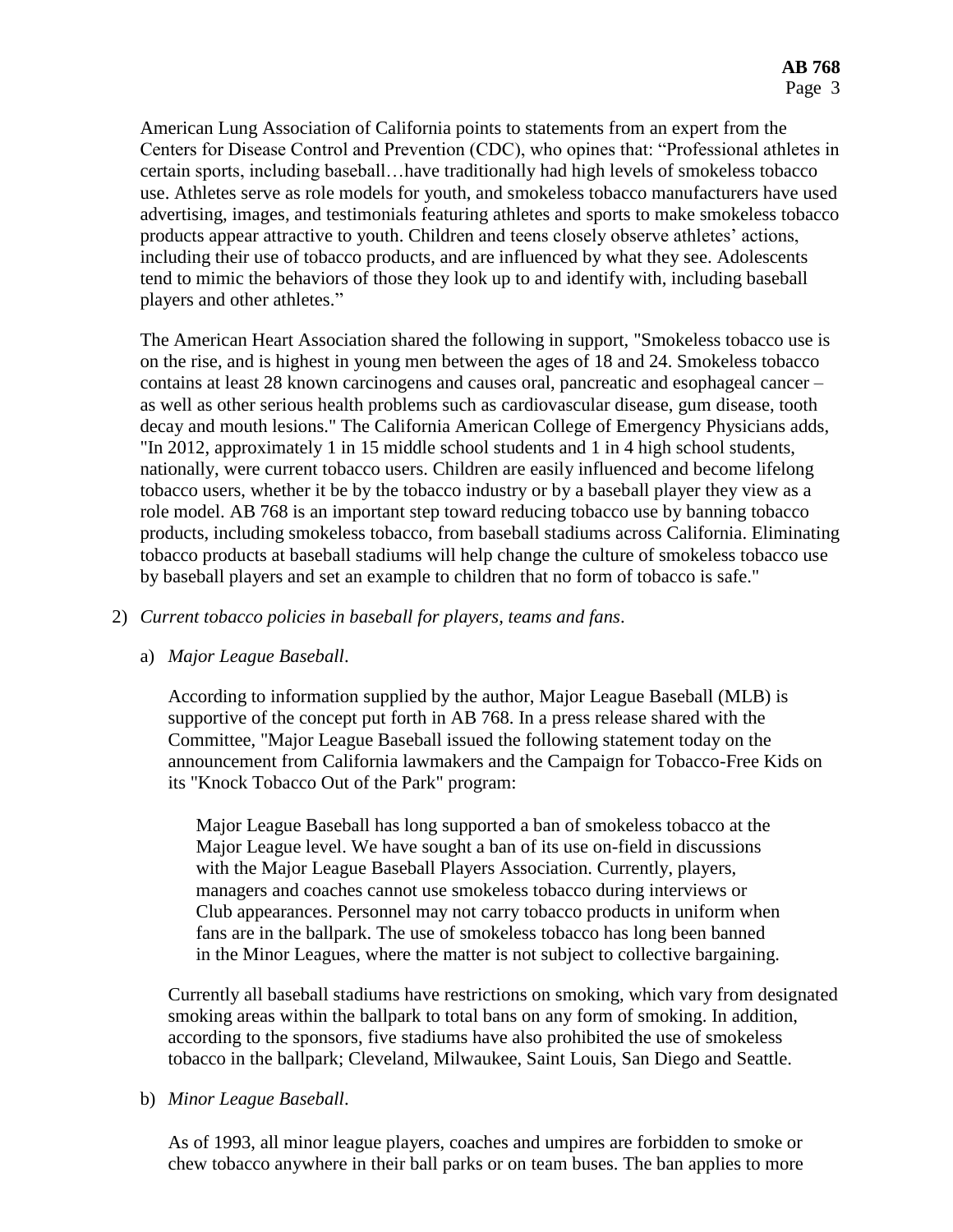than 6,000 uniformed baseball personnel on the 160 minor league teams, but not to fans, employees of the clubs or to any major league players, including those sent down to the minors for rehabilitation.

Under the policy, violators are subject to ejection and fines -- ranging from \$100 to \$300 depending on the league level -- for each offense.

## c) *National Collegiate Athletic Association*.

Players and coaches using "spit tobacco" during college baseball games since 2003 are subject to immediate expulsion under the zero-tolerance policy of the National Collegiate Athletic Association (NCAA). Approved in July, 2002, the rule requires umpires to immediately eject any player or coach using the substance. According to news reports, "The use of tobacco by players, coaches, administrators, and officials during practices and competitions has been illegal since 1993 under NCAA bylaws. But enforcement focused on warning rule-breakers and giving programs time to comply, says Dave Yeast, NCAA National Umpire Coordinator. The new policy will force umpires to toss players and coaches out of contests for infractions."

- 3) *Committee comments*:
	- a) *Scope of proposed ban extends far beyond stated goals.*

The scope of AB 768 is truly ambitious, as it aspires to cover all organized baseball from Tiny Tot T Ball to the MLB, and reach all "persons" who are within the physical areas of the broadly defined "baseball stadium" at any and all times a baseball game or practice is taking place. While this vast scope of reach may be well intended, it extends far beyond the stated goal of AB 768 of preventing Major League Baseball players from setting a poor example of personal behavior for California youth.

i) *Scope of persons covered under AB 768: includes office and stadium employees, along with Little League parents and park maintenance crews*

While the author and supporters state that the target of AB 768 is professional baseball players, the language of the bill applies to any "person" in the "physical area in which a professional, collegiate, high school or other organized baseball game or practice is occurring." This restriction would be placed upon fans, players, vendors, stadium employees and visiting teams, both on the field and in offices and facilities. It would also reach parents in the stands of Little League baseball and public facilities such as bathrooms in city parks where they play. An example of how broadly this language could be applied finds that it could be read to cover employees of private batting cage facilities when teams take practice there, along with other customers of the batting cage business in adjacent cages.

*ii) Scope of territory covered by bill extends from stated target of MLB stadiums to private businesses and city parks.*

The bill defines baseball stadium to mean the physical area in which a professional, collegiate, high school, or other *organized baseball* game or practice is occurring (emphasis added). It encompasses "all open, semi-open, and enclosed spaces and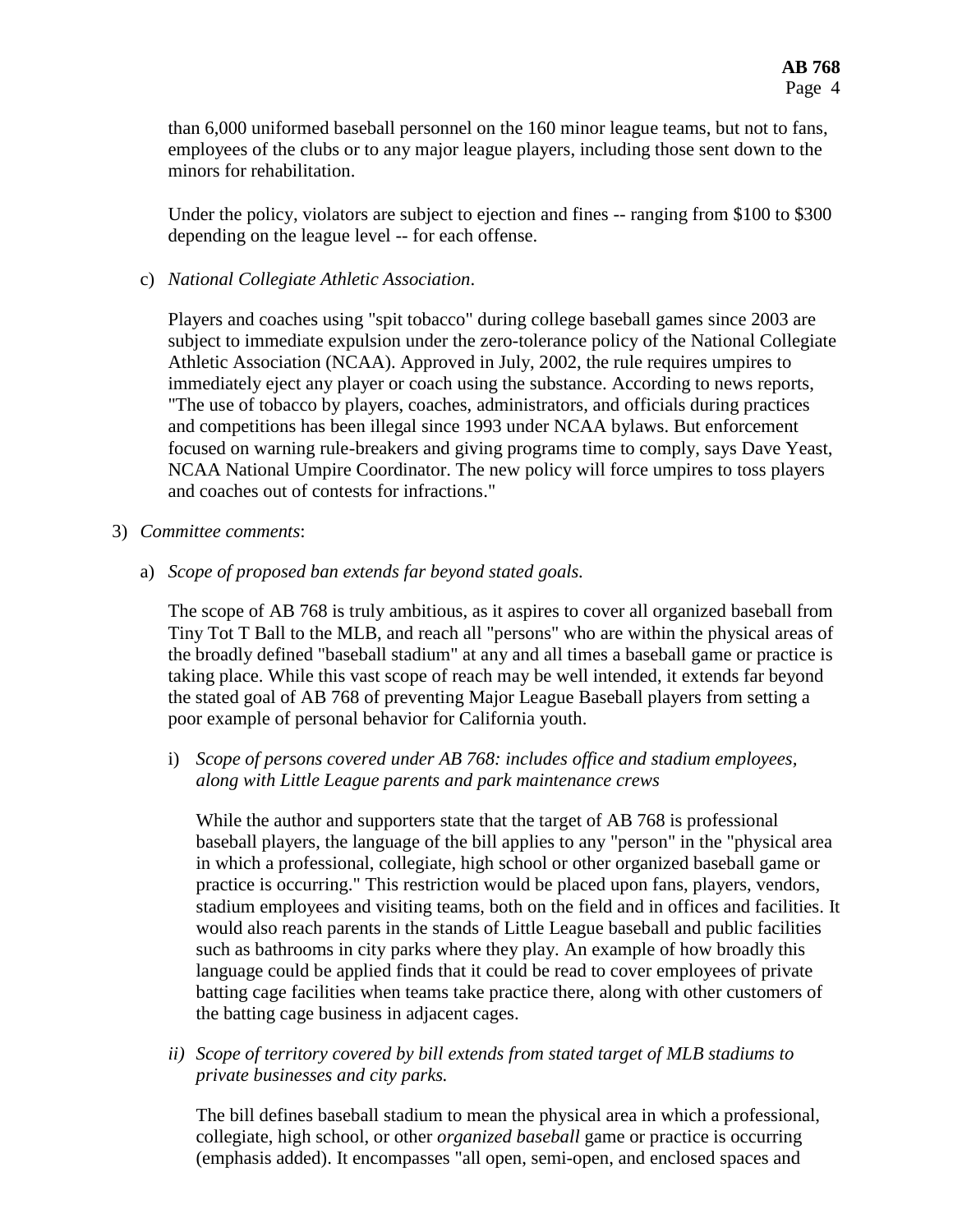structures including, but not limited to, playing fields, dugouts, bullpens, training rooms, locker rooms, team bench areas, spectator seating areas, pedestrian walkways, bathrooms, dining areas, vendor areas, offices, and recreational areas."

The bill attempts to refine its reach with a definition of "organized baseball" which it defines as, "baseball games played in connection with an established league or other association of persons," but this language is subject to many different interpretations and therefore may be too imprecise to be an effective limitation. Instead, the bill's language opens its provisions up to all recreational leagues and the parks they play in. As mentioned in comment  $(a)(i)$  above, the bill would apply to a broad array of persons. In addition, a plain reading of the language could prohibit any unrelated person in a recreational area such as a park, relaxing in the same physical area where a group is practicing recreation league baseball from using any legal tobacco product, in addition to the players and spectators of the baseball-related activity.

#### b) *Why target only baseball*?

This measure is focused upon the sport of baseball. However, the issue of tobacco use is a much broader one in both society and professional athletics. In professional auto racing the Winston cigarette company famously sponsored the NASCAR *Winston Cup* and the National Association of Stock Car Auto Racing (NASCAR), as of this writing, continues to allow smokeless tobacco sponsorships for driving teams. In formula racing, the Marlborough Grand Prix remains well known on the international circuit. In addition, the Professional Rodeo Cowboy Association continues to be strongly associated with U.S. Smokeless Tobacco Company (USSTC), even though their official sponsorship ended in 2009. Federation Internationale de Football Association (FIFA), the world sanctioning body for soccer - the most popular sport in the world - continues to allow teams to accept tobacco sponsorships. To a lesser extent, players and coaches on the sidelines of football and basketball games have also been known to use smokeless tobacco, such as the Illinois coach recently caught dipping on the sideline of a televised football game.

When committee staff raised the question of why AB 768 only targeted baseball, and not other sports, the author responded that the problem is mostly one of baseball, saying, "According to the Journal of Athletic Training, athletes, *particularly baseball players*, are known to be heavy users of smokeless tobacco. Moreover, while the use of smokeless tobacco may also be prevalent at rodeos, for instance, *AB 768, primarily, is focused on youth*, and baseball is a sport that is professional and gathers a very substantial amount of media exposure. That is to say, a lot of youth aspire to be professional baseball players, many of whom use smokeless tobacco, and there aren't nearly as many kids that aspire to perform in a rodeo."

c) *This issue is part of an existing collective bargaining agreement between MLB and the Player's Union (Major League Baseball Players Association)*.

As mentioned by the MLB press release in Comment 2 (a) above, smokeless tobacco use by baseball players is an issue which is the subject of an existing collective bargaining agreement. Currently, baseball players do not carry tobacco tins or packages in their pockets when fans are allowed in the ballpark or use tobacco during pregame or postgame interviews or team functions, as part of their existing contracts. The players have agreed to these restrictions based in part upon their understanding of the importance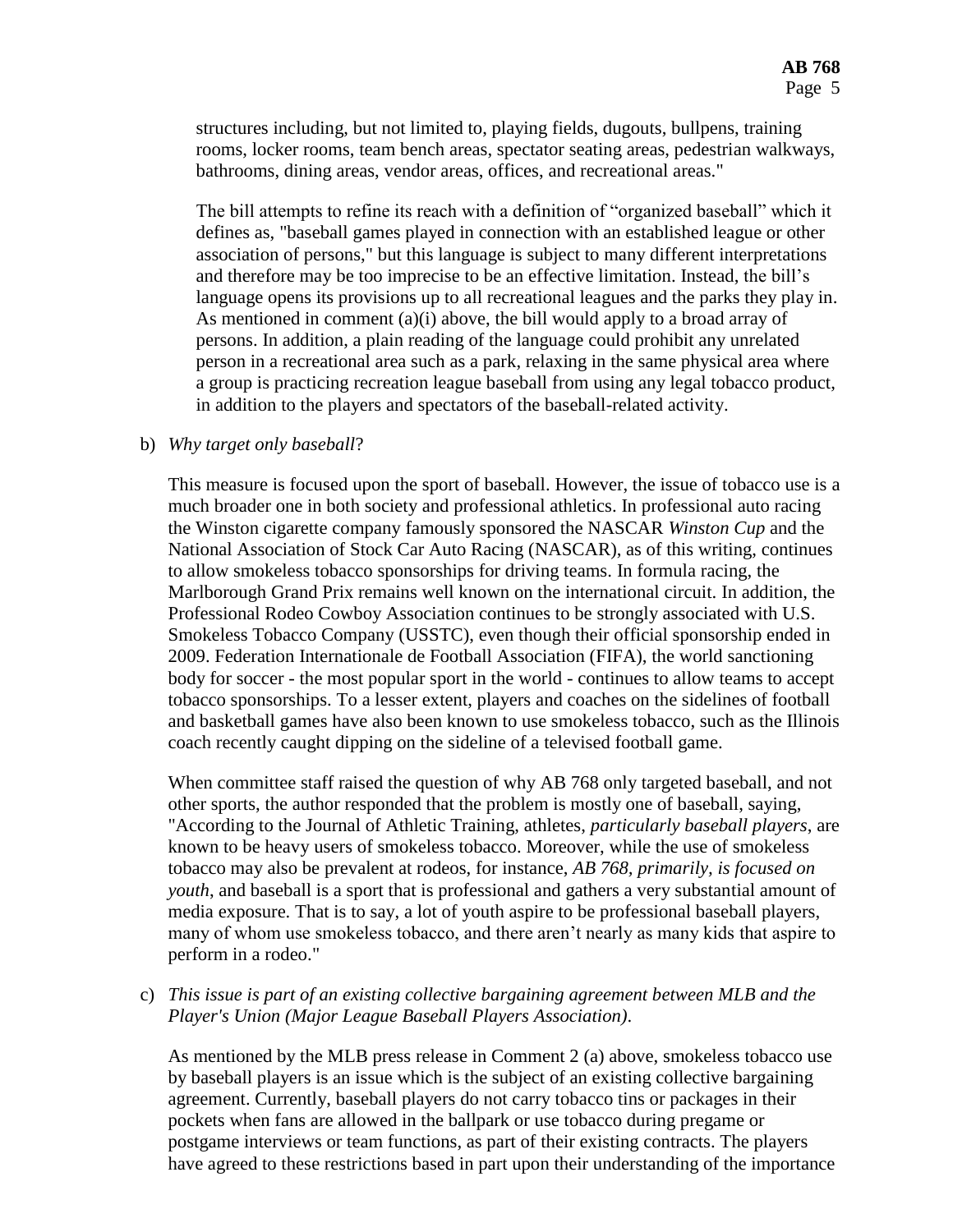of their status as role models; however the players union strongly opposes any further limitation of their private rights to engage in legal conduct.

d) *Drafting issue: "Smokeless" Tobacco could still be allowed under AB 768*.

As drafted, AB 768 contains a definition of "smokeless tobacco" which is not included in the definition of prohibited tobacco products, and therefore smokeless tobacco products could be read as exempt from the prohibition against use of other tobacco products in baseball stadiums. Should this measure move forward, the author may consider including smokeless tobacco in the language of proposed 118916(4)(A).

- 4) *Recent amendments*. The author removed language from the findings and declarations which would have stated the Legislature's intent to cover the field of tobacco regulation in baseball stadiums. By striking the phrase, "thereby eliminating the need for local governments to enact tobacco restrictions within their respective jurisdictions", the author intends to allow local jurisdictions to act in this area.
- 5) *Double referral*. This bill has been double referred and should it pass will be sent to the Assembly Governmental Organization Committee for further consideration.
- *6) Prior and Related Legislation*.
	- e) SB 648 (Corbett) of 2013, would have extended the restrictions and prohibitions against the smoking of tobacco products to include restrictions or prohibitions against e-cigarette in various places, including, but not limited to, places of employment, school campuses, public buildings, day care facilities, retail food facilities, and health facilities. Failed passage in the Assembly Governmental Organization Committee.
	- f) SB 575 (DeSaulnier) of 2011, would have expanded the prohibition on smoking in a place of employment to include an owner-operated business, and also eliminates most of the specified exemptions that permit smoking in certain work environments, such as hotel lobbies, bars and taverns, banquet rooms, warehouse facilities, private residences used as family day care homes, and employee break rooms. Held in the Assembly Governmental Organization Committee.
	- g) AB 217 (Carter) of 2011, would have modified an exemption in current law authorizing smoking in "patient smoking areas" in long-term health care facilities. As recently amended, the bill would allow for patient smoking areas that meet specified conditions. The bill was vetoed by Governor Brown.
	- h) AB 1467 (DeSaulnier) of 2007, would have removed the exemptions that permit smoking in specified bars, warehouses, hotel lobbies, employee break rooms, and meeting and banquet rooms, while retaining exemptions for other types of businesses. In addition, the bill would have prohibited smoking in specified owner-operated businesses regardless of whether or not they have employees. The bill was vetoed by Governor Schwarzenegger.
	- i) AB 2067 (Oropeza), Chapter 736, Statutes of 2006, prohibits smoking in covered parking lots and adds to the definition of "enclosed spaces" lobbies, lounges, waiting areas, elevators, stairwells and restrooms that are a structural part of the building, thereby prohibiting smoking in those areas.